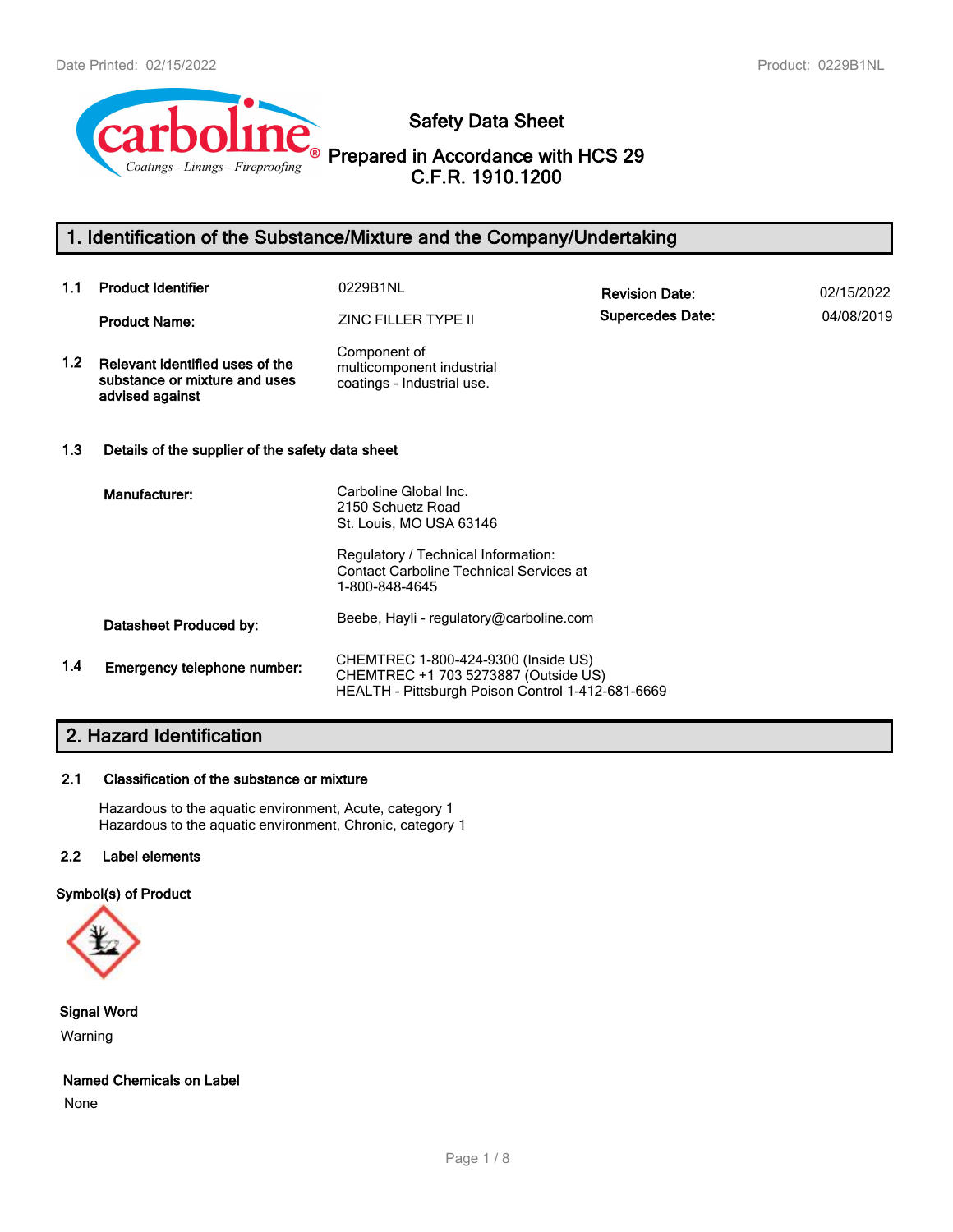## **HAZARD STATEMENTS**

| Hazardous to the aquatic environment,<br>Acute, category 1                                | H400                     | Very toxic to aguatic life.                            |
|-------------------------------------------------------------------------------------------|--------------------------|--------------------------------------------------------|
| Hazardous to the aquatic environment,<br>Chronic, category 1<br><b>PRECAUTION PHRASES</b> | H410                     | Very toxic to aquatic life with long lasting effects.  |
|                                                                                           | P <sub>273</sub><br>P391 | Avoid release to the environment.<br>Collect spillage. |

### **2.3 Other hazards**

No Information

#### **Results of PBT and vPvB assessment:**

**3. Composition/Information On Ingredients**

The product does not meet the criteria for PBT/VPvB in accordance with Annex XIII.

| <b>Mixtures</b><br><b>EINEC No.</b><br><u>%</u><br>CAS-No.<br><b>Classifications</b><br>231-175-3<br>7440-66-6<br>$75 - 100$<br>H400-410<br>215-222-5<br>$1.0 - 2.5$<br>1314-13-2<br>H400-410<br>M-Factors<br>0<br>0<br>1314-13-2 |     | $\tilde{\phantom{a}}$ |  |  |
|-----------------------------------------------------------------------------------------------------------------------------------------------------------------------------------------------------------------------------------|-----|-----------------------|--|--|
| <b>Hazardous ingredients</b><br><b>Name According to EEC</b><br>ZINC (DUST OR<br>FUME)<br><b>ZINC OXIDE</b><br>CAS-No.<br>7440-66-6                                                                                               | 3.2 |                       |  |  |
|                                                                                                                                                                                                                                   |     |                       |  |  |
|                                                                                                                                                                                                                                   |     |                       |  |  |
|                                                                                                                                                                                                                                   |     |                       |  |  |
|                                                                                                                                                                                                                                   |     |                       |  |  |
|                                                                                                                                                                                                                                   |     |                       |  |  |
|                                                                                                                                                                                                                                   |     |                       |  |  |
|                                                                                                                                                                                                                                   |     |                       |  |  |

**Additional Information:** The text for GHS Hazard Statements shown above (if any) is given in Section 16.

# **4. First-aid Measures**

## **4.1 Description of First Aid Measures**

**AFTER INHALATION:** Give oxygen or artificial respiration if needed. Remove person to fresh air. If signs/symptoms continue, get medical attention.

**AFTER SKIN CONTACT:** Wash off with warm water and soap.

**AFTER EYE CONTACT:** Flush eyes with water as a precaution. Rinse thoroughly with plenty of water for at least 15 minutes and consult a physician.

**AFTER INGESTION:** Do NOT induce vomiting. Obtain medical attention. Do not induce vomiting. If conscious, give 2 glasses of water. Get immediate medical attention.

### **4.2 Most important symptoms and effects, both acute and delayed**

This product has been tested and shown to fall well below the level of gas emission when exposed to water (49CFR Part 173 E, 4) and is, therefore, not a regulated product and is not defined as dangerous when wet. Product is packaged in steel or plastic water tight containers.

### **4.3 Indication of any immediate medical attention and special treatment needed**

No Information

# **5. Fire-fighting Measures**

## **5.1 Extinguishing Media:**

Carbon Dioxide, Dry Chemical, Foam, Water Fog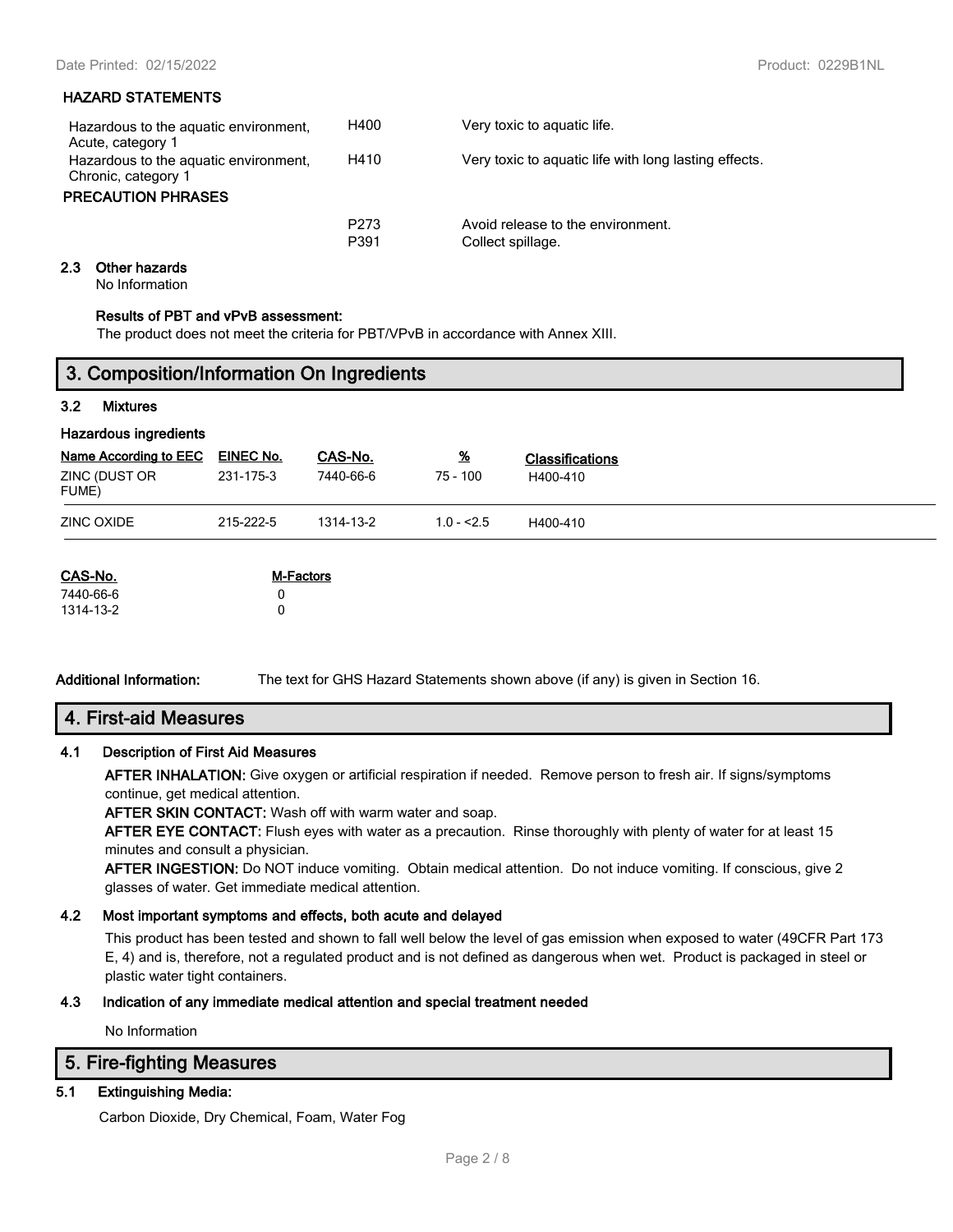## **UNUSUAL FIRE AND EXPLOSION HAZARDS:** No Information

## **FOR SAFETY REASONS NOT TO BE USED:** No Information

**5.2 Special hazards arising from the substance or mixture** No Information

## **5.3 Advice for firefighters**

SPECIAL FIREFIGHTING PROCEDURES: In the event of fire, wear self-contained breathing apparatus.

SPECIAL FIREFIGHTING PROTECTION EQUIPMENT: Collect contaminated fire extinguishing water separately. This must not be discharged into drains.

# **6. Accidental Release Measures**

### **6.1 Personal precautions, protective equipment and emergency procedures**

In the case of dust or aerosol formation use respirator with an approved filter.

### **6.2 Environmental precautions**

No Information

**6.3 Methods and material for containment and cleaning up**

No Information

### **6.4 Reference to other sections**

No Information

# **7. Handling and Storage**

## **7.1 Precautions for safe handling**

**INSTRUCTIONS FOR SAFE HANDLING :** Keep containers dry and tightly closed to avoid moisture absorption and contamination. Do not smoke. Avoid dust formation. Protect from moisture. Avoid breathing vapors, mist or gas. **PROTECTION AND HYGIENE MEASURES :** Handle in accordance with good industrial hygiene and safety practice. Do not breathe dust. Avoid contact with the skin and the eyes.

### **7.2 Conditions for safe storage, including any incompatibilities**

**CONDITIONS TO AVOID:** Keep from any possible contact with water. **STORAGE CONDITIONS:** Keep container closed when not in use. Store in a dry, well ventilated place away from sources of

heat, ignition and direct sunlight.

## **7.3 Specific end use(s)**

No Information

# **8. Exposure Controls/Personal Protection**

# **8.1 Control parameters**

# **Ingredients with Occupational Exposure Limits**

**(US)**

| <b>Name</b>         | CAS-No.   | <b>ACGIH TWA</b> | <b>ACGIH STEL</b> | <b>ACGIH Ceiling</b> |
|---------------------|-----------|------------------|-------------------|----------------------|
| ZINC (DUST OR FUME) | 7440-66-6 | N/E              | N/E               | N/E                  |
| ZINC OXIDE          | 1314-13-2 | 2 MGM3           | 10 MGM3           | N/E                  |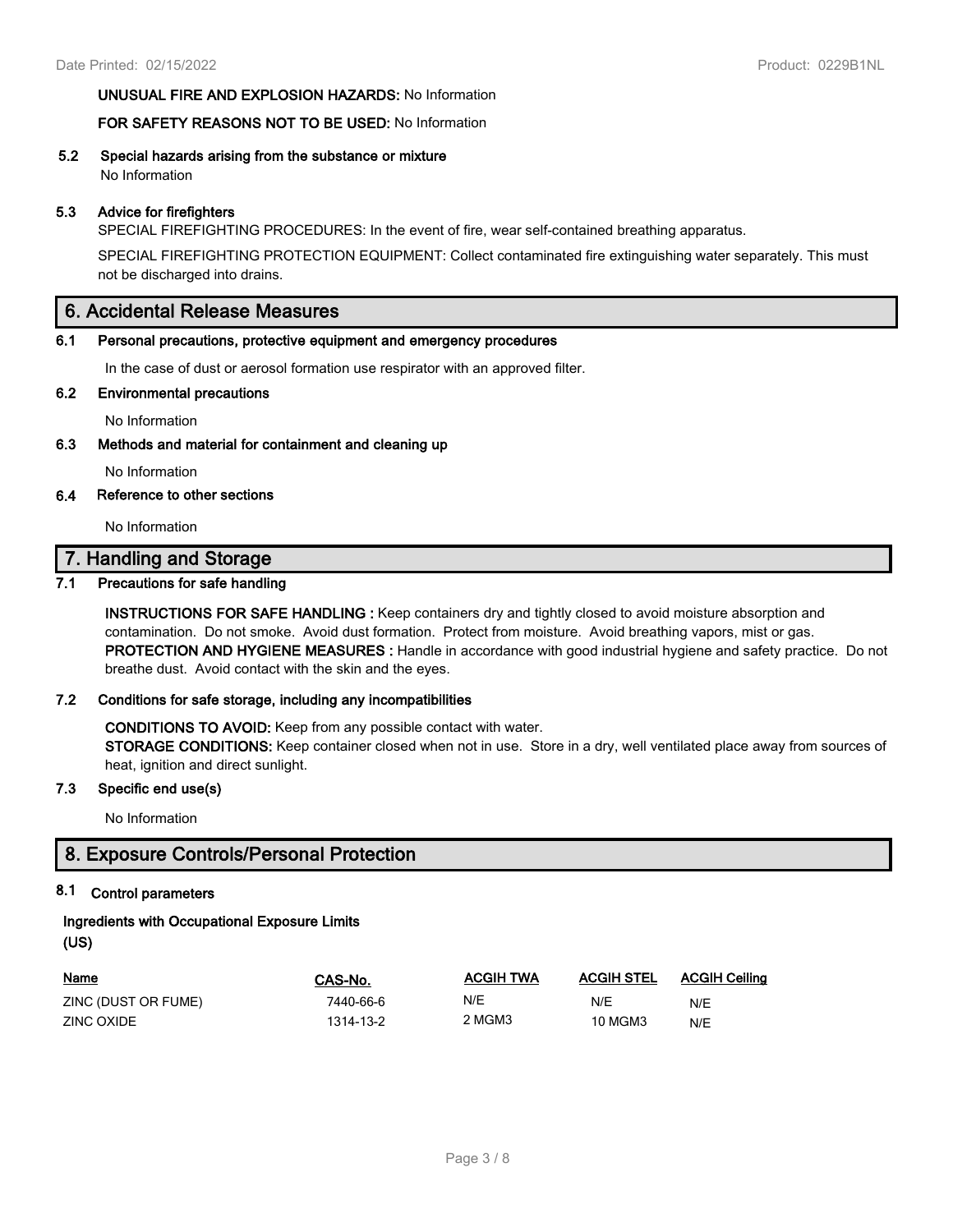| <b>Name</b>         | CAS-No.   | <b>OSHA PEL</b> | <b>OSHA STEL</b> |
|---------------------|-----------|-----------------|------------------|
| ZINC (DUST OR FUME) | 7440-66-6 | 5.0 MG/M3       | N/E              |
| ZINC OXIDE          | 1314-13-2 | 10. MG/M3       | N/E              |

### **FURTHER ADVICE:** No Information

#### **8.2 Exposure controls**

### **Personal Protection**

**RESPIRATORY PROTECTION:** Dust safety masks are recommended when the dust concentration is more than 10 mg/m3. Respirator must be worn if exposed to dust. Use the indicated respiratory protection if the occupational exposure limit is exceeded and/or in case of product release (dust).

### **EYE PROTECTION:** Safety glasses with side-shields.

**HAND PROTECTION:** Gloves should be discarded and replaced if there is any indication of degradation or chemical breakthrough. Impervious gloves. Request information on glove permeation properties from the glove supplier. Lightweight protective clothing

**OTHER PROTECTIVE EQUIPMENT:** Ensure that eyewash stations and safety showers are close to the workstation location. **ENGINEERING CONTROLS:** Maintain air concentrations below occupational exposure standards.

# **9. Physical and Chemical Properties**

| 9.1 | Information on basic physical and chemical properties<br>Appearance: | Blue - Grey Powder        |
|-----|----------------------------------------------------------------------|---------------------------|
|     |                                                                      |                           |
|     | <b>Physical State</b>                                                | Solid                     |
|     | Odor                                                                 | Odorless                  |
|     | <b>Odor threshold</b>                                                | N/D                       |
|     | pH                                                                   | N/A                       |
|     | Melting point / freezing point (°C)                                  | N/A                       |
|     | Boiling point/range (°C)                                             | $N/D -$ .                 |
|     | Flash Point (°C)                                                     | N/A                       |
|     | <b>Evaporation rate</b>                                              | N/A                       |
|     | Flammability (solid, gas)                                            | Not determined            |
|     | Upper/lower flammability or explosive<br>limits                      | $N/D - N/D$               |
|     | Vapour Pressure, mmHg                                                | N/A                       |
|     | Vapour density                                                       | N/A                       |
|     | <b>Relative density</b>                                              | Not determined            |
|     | Solubility in / Miscibility with water                               | N/D                       |
|     | Partition coefficient: n-octanol/water                               | Not determined            |
|     | Auto-ignition temperature (°C)                                       | Not determined            |
|     | Decomposition temperature (°C)                                       | Not determined            |
|     | <b>Viscosity</b>                                                     | No information available. |
|     | <b>Explosive properties</b>                                          | Not determined            |
|     |                                                                      |                           |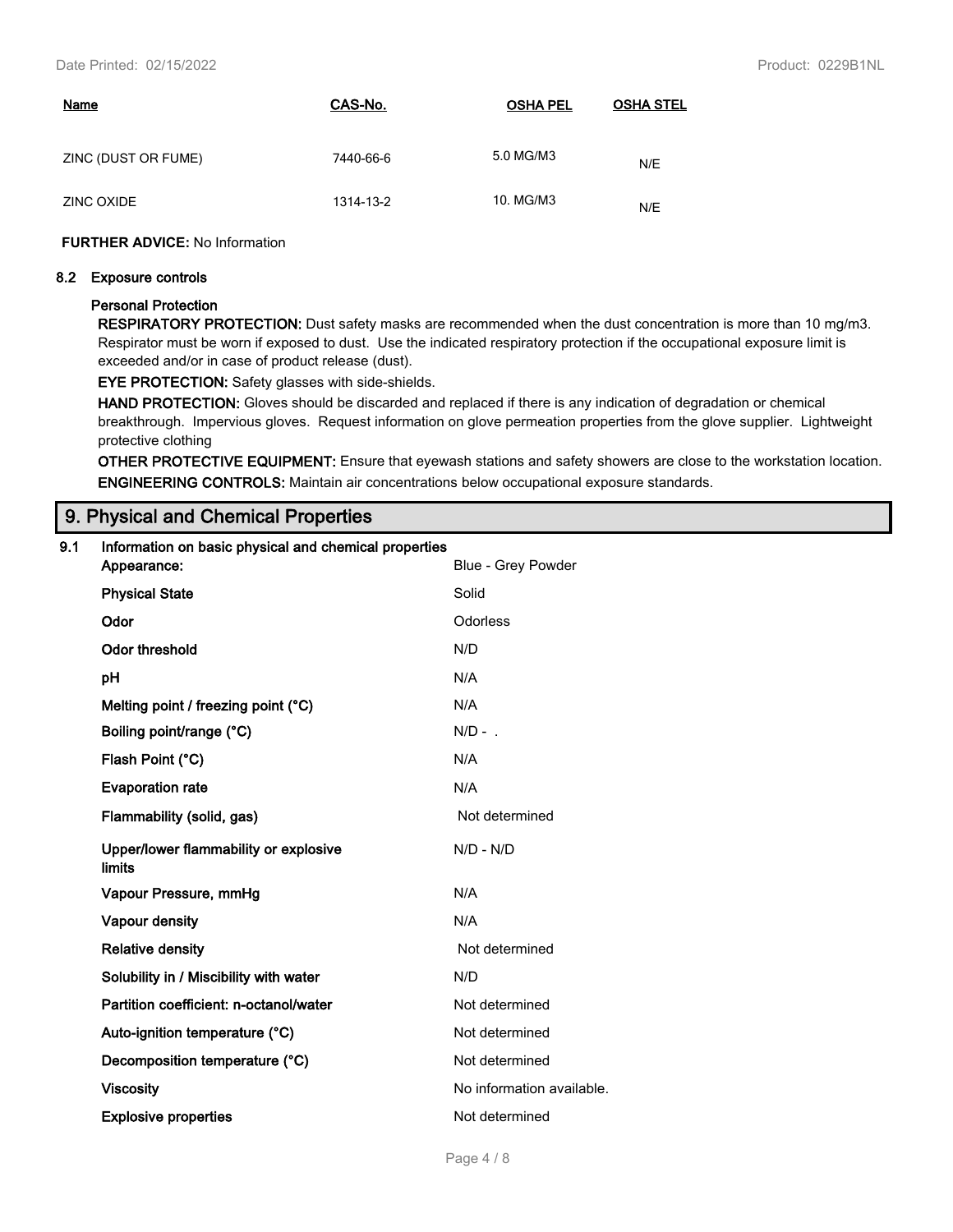|     | <b>Oxidising properties</b> | Not determined |
|-----|-----------------------------|----------------|
| 9.2 | Other information           |                |
|     | VOC Content g/l:            | No Information |
|     | Specific Gravity (g/cm3)    | 7.109          |

# **10. Stability and Reactivity**

# **10.1 Reactivity**

No Information

# **10.2 Chemical stability**

Stable under normal conditions.

## **10.3 Possibility of hazardous reactions**

Hazardous polymerisation does not occur.

## **10.4 Conditions to avoid**

Keep from any possible contact with water.

### **10.5 Incompatible materials**

Keep away from oxidising agents and strongly acid or alkaline materials. Strong oxidizing agents.

## **10.6 Hazardous decomposition products**

Preparation reacts slowly with water resulting in evolution of hydrogen.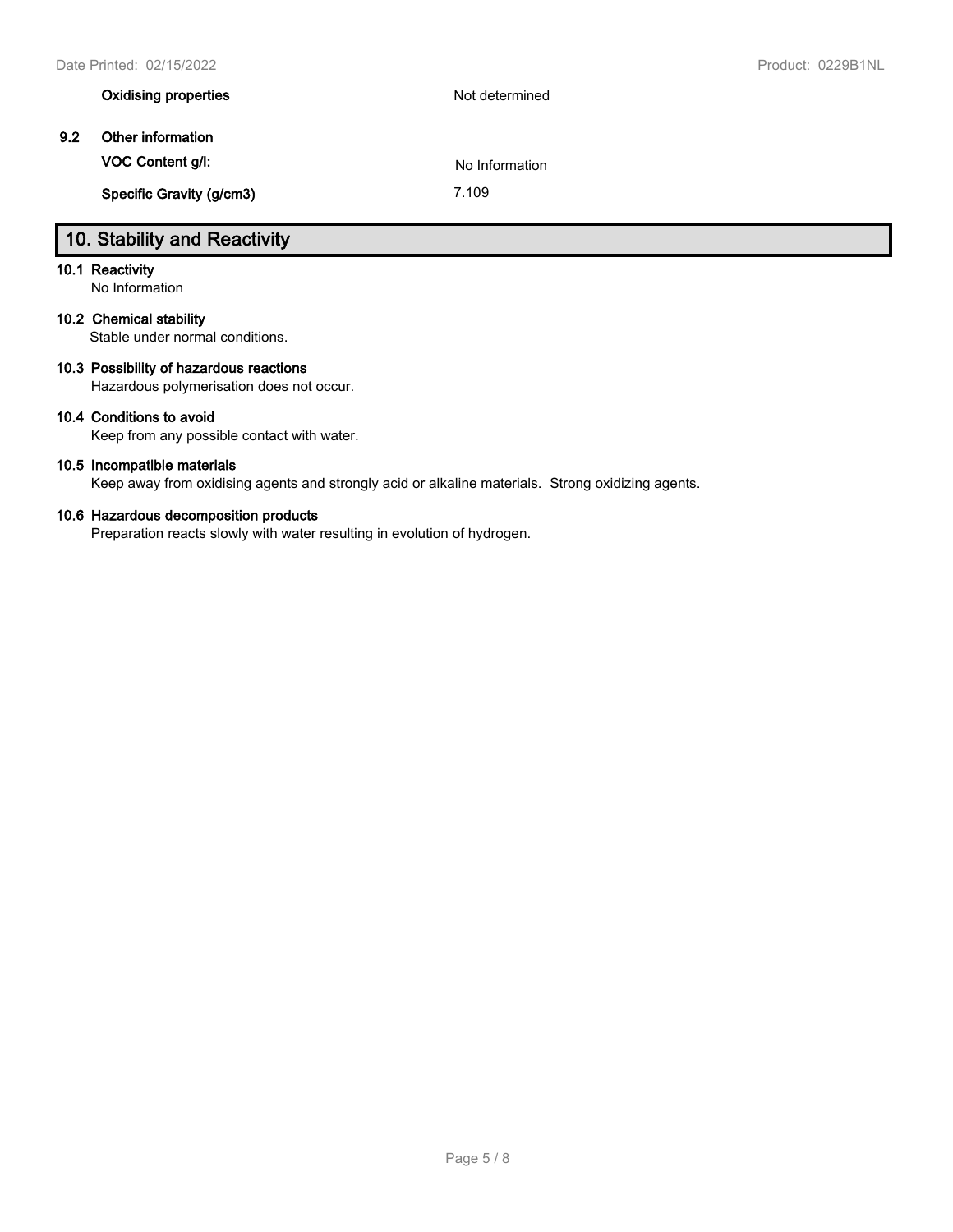# **11. Toxicological Information**

| 11.1                                       | Information on toxicological effects |                           |  |  |  |
|--------------------------------------------|--------------------------------------|---------------------------|--|--|--|
|                                            | <b>Acute Toxicity:</b>               |                           |  |  |  |
|                                            | Oral LD50:                           | N/D                       |  |  |  |
|                                            | <b>Inhalation LC50:</b>              | N/D                       |  |  |  |
|                                            | Irritation:                          | No information available. |  |  |  |
|                                            | Corrosivity:                         | No information available. |  |  |  |
|                                            | Sensitization:                       | No information available. |  |  |  |
|                                            | Repeated dose toxicity:              | No information available. |  |  |  |
|                                            | Carcinogenicity:                     | No information available. |  |  |  |
| No information available.<br>Mutagenicity: |                                      |                           |  |  |  |
|                                            | <b>Toxicity for reproduction:</b>    | No information available. |  |  |  |
|                                            | STOT-single exposure:                | Unknown                   |  |  |  |
|                                            | STOT-repeated exposure:              | Unknown                   |  |  |  |
|                                            | Aspiration hazard:                   | Unknown                   |  |  |  |

**If no information is available above under Acute Toxicity then the acute effects of this product have not been tested. Data on individual components are tabulated below:**

| CAS-No.   | <b>Chemical Name</b> | Oral LD50                 | Dermal LD50   | Vapor LC50    | Gas LC50 | Dust/Mist<br><b>LC50</b>       |
|-----------|----------------------|---------------------------|---------------|---------------|----------|--------------------------------|
| 7440-66-6 | ZINC (DUST OR FUME)  | >2000 mg/kg,<br>oral, rat | Not Available | Not Available | 0.000    | $>5.4$ mg/L, /<br>4Hr rat, inh |
| 1314-13-2 | ZINC OXIDE           | 15000 mg/kg,<br>oral, rat | Not Available | Not Available | 0.000    | 0.000                          |

# **Additional Information:**

No Information

# **12. Ecological Information**

# **12.1 Toxicity:**

|      | EC50 48hr (Daphnia):                | No information available. |
|------|-------------------------------------|---------------------------|
|      | $IC5072hr$ (Algae):                 | No information available. |
|      | LC50 96hr (fish):                   | No information available. |
|      | 12.2 Persistence and degradability: | No information available. |
|      | 12.3 Bioaccumulative potential:     | No information available. |
| 12.4 | Mobility in soil:                   | No information available. |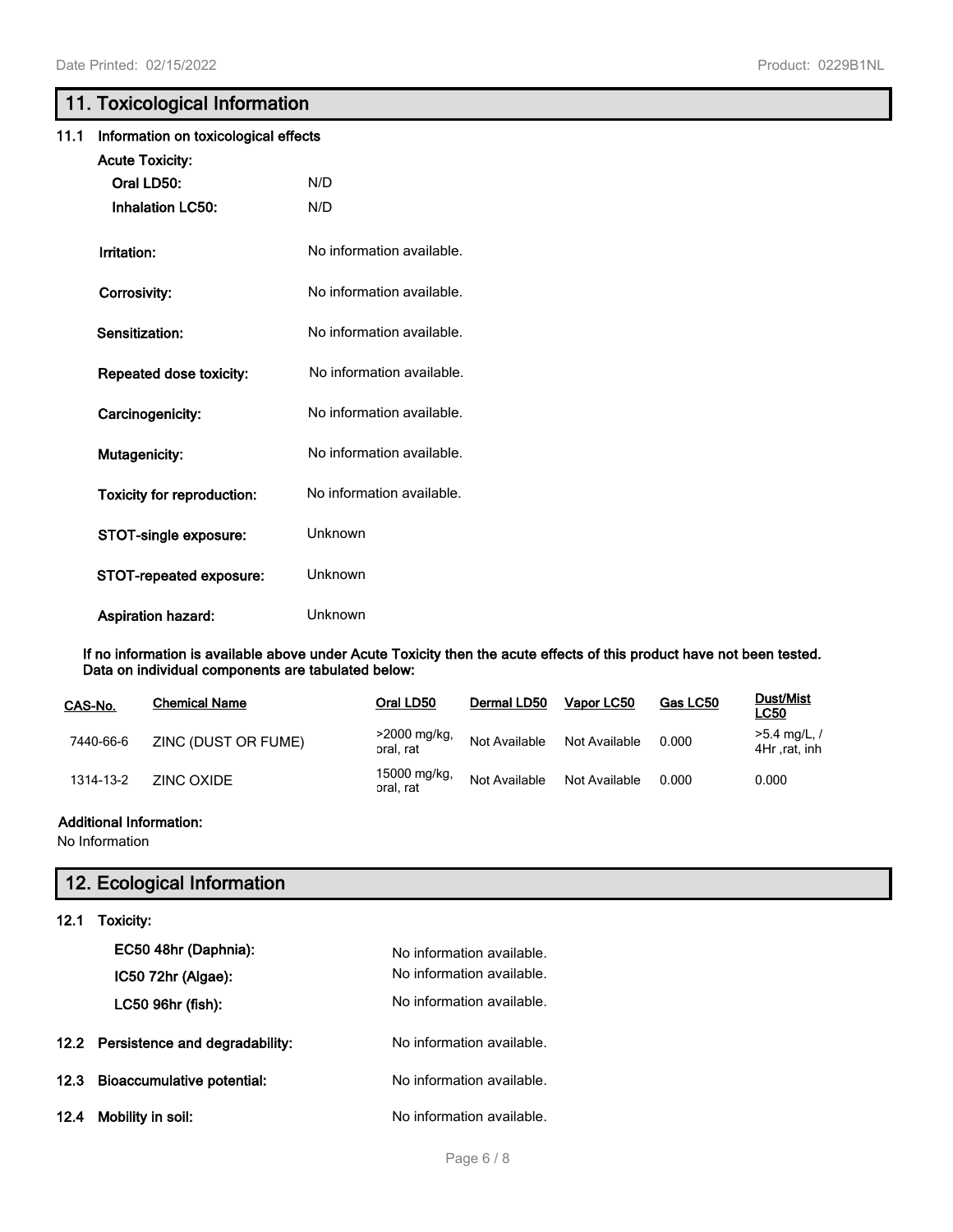| 12.5 Results of PBT and vPvB<br>assessment: | The product does not meet the criteria for PBT/VPvB in accordance with Annex XIII. |
|---------------------------------------------|------------------------------------------------------------------------------------|
| 12.6 Other adverse effects:                 | No information available.                                                          |
|                                             |                                                                                    |

| CAS-No.   | <b>Chemical Name</b> | <b>EC50 48hr</b> | IC50 72hr      | <b>LC50 96hr</b> |
|-----------|----------------------|------------------|----------------|------------------|
| 7440-66-6 | ZINC (DUST OR FUME)  | No information   | No information | No information   |
| 1314-13-2 | ZINC OXIDE           | No information   | No information | No information   |

# **13. Disposal Considerations**

**13.1 WASTE TREATMENT METHODS:** Dispose of in accordance with local regulations.

|      | 14. Transport Information                                                   |                           |
|------|-----------------------------------------------------------------------------|---------------------------|
| 14.1 | UN number                                                                   | None                      |
| 14.2 | UN proper shipping name                                                     | Not Regulated             |
|      | <b>Technical name</b>                                                       | N/A                       |
| 14.3 | Transport hazard class(es)                                                  | None                      |
|      | Subsidiary shipping hazard                                                  | N/A                       |
| 14.4 | Packing group                                                               | N/A                       |
| 14.5 | <b>Environmental hazards</b>                                                | No information available. |
| 14.6 | Special precautions for user                                                | No information available. |
|      | EmS-No.:                                                                    | N/A                       |
| 14.7 | Transport in bulk according to Annex II<br>of MARPOL 73/78 and the IBC code | No information available. |

# **15. Regulatory Information**

**15.1 Safety, health and environmental regulations/legislation for the substance or mixture:**

# **U.S. Federal Regulations: As follows -**

## **CERCLA - Sara Hazard Category**

This product has been reviewed according to the EPA 'Hazard Categories' promulgated under Sections 311 and 312 of the Superfund Amendment and Reauthorization Act of 1986 (SARA Title III) and is considered, under applicable definitions, to meet the following categories:

# None Known

### **Sara Section 313:**

This product contains the following substances subject to the reporting requirements of Section 313 of Title III of the Superfund Amendment and Reauthorization Act of 1986 and 40 CFR part 372:

| <b>Chemical Name</b> | CAS-No.   | <u>%</u> |
|----------------------|-----------|----------|
| ZINC (DUST OR FUME)  | 7440-66-6 | 98.93    |
| ZINC OXIDE           | 1314-13-2 |          |